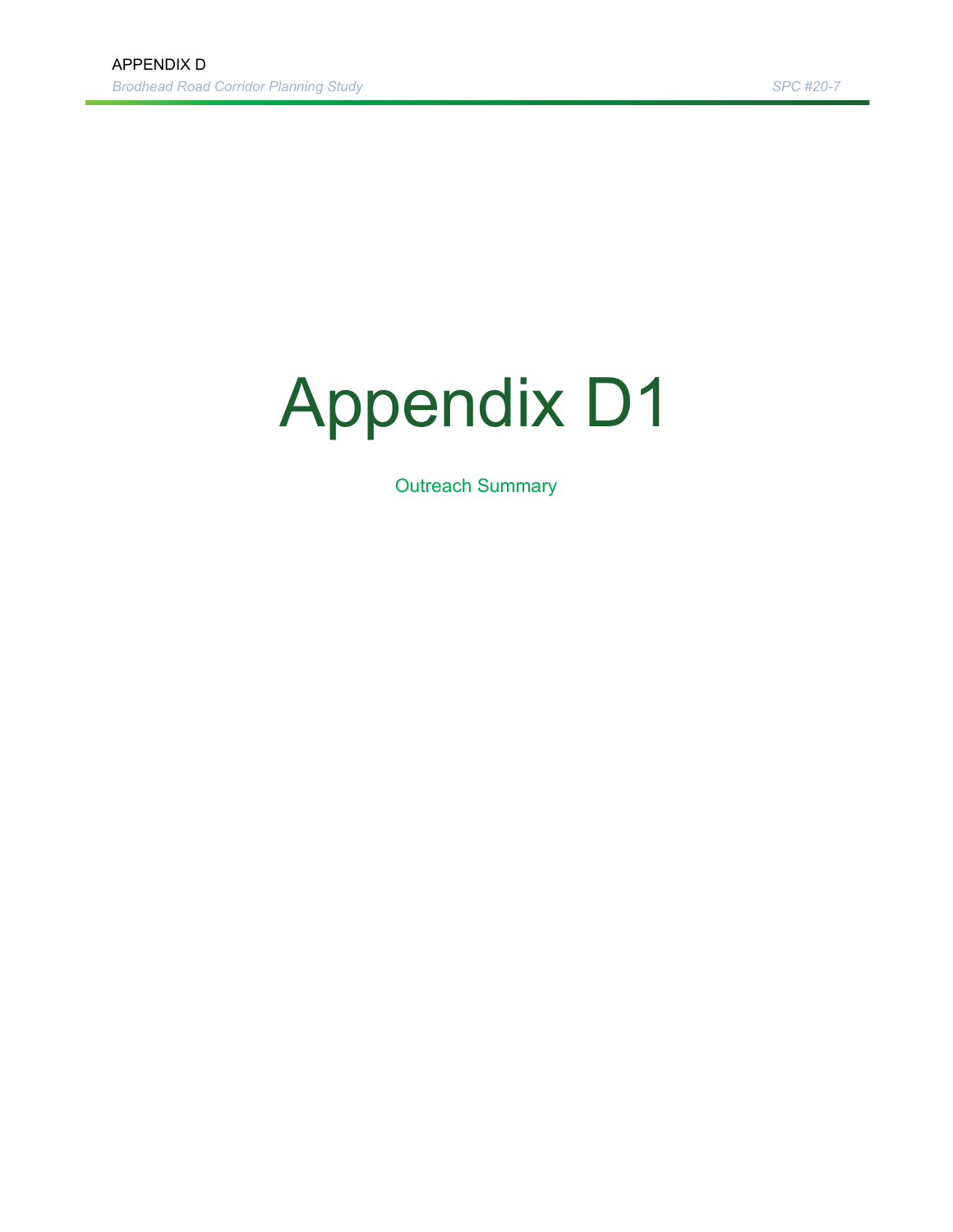

# **Summary of Public and Stakeholder Outreach**

## **Approach**

Public and stakeholder engagement for the Brodhead Road Corridor Planning Study was designed to be effective, efficient and adaptive to the constraints imposed by Covid-19 public health measures. This necessitated prioritizing digital engagement platforms while ensuring that a variety of publicity methods would broadly reach those living and working in the project area, offering all the opportunity to engage with the plan. Early in the timeline, a project website went live and a wikimap was published to collect location-specific comments.

#### **Wikimap**

The wikimapping tool became not only a direct public input mechanism well-suited to the 11-mile length of the Brodhead Road corridor and the virtual nature of public involvement in early 2021, but was also useful to the project team as a means of compiling and summarizing site-specific comments from all sources (e.g. field observations, stakeholder comments, public meeting input).



• Pashek+MTR: A Certified Women's Business Enterprise •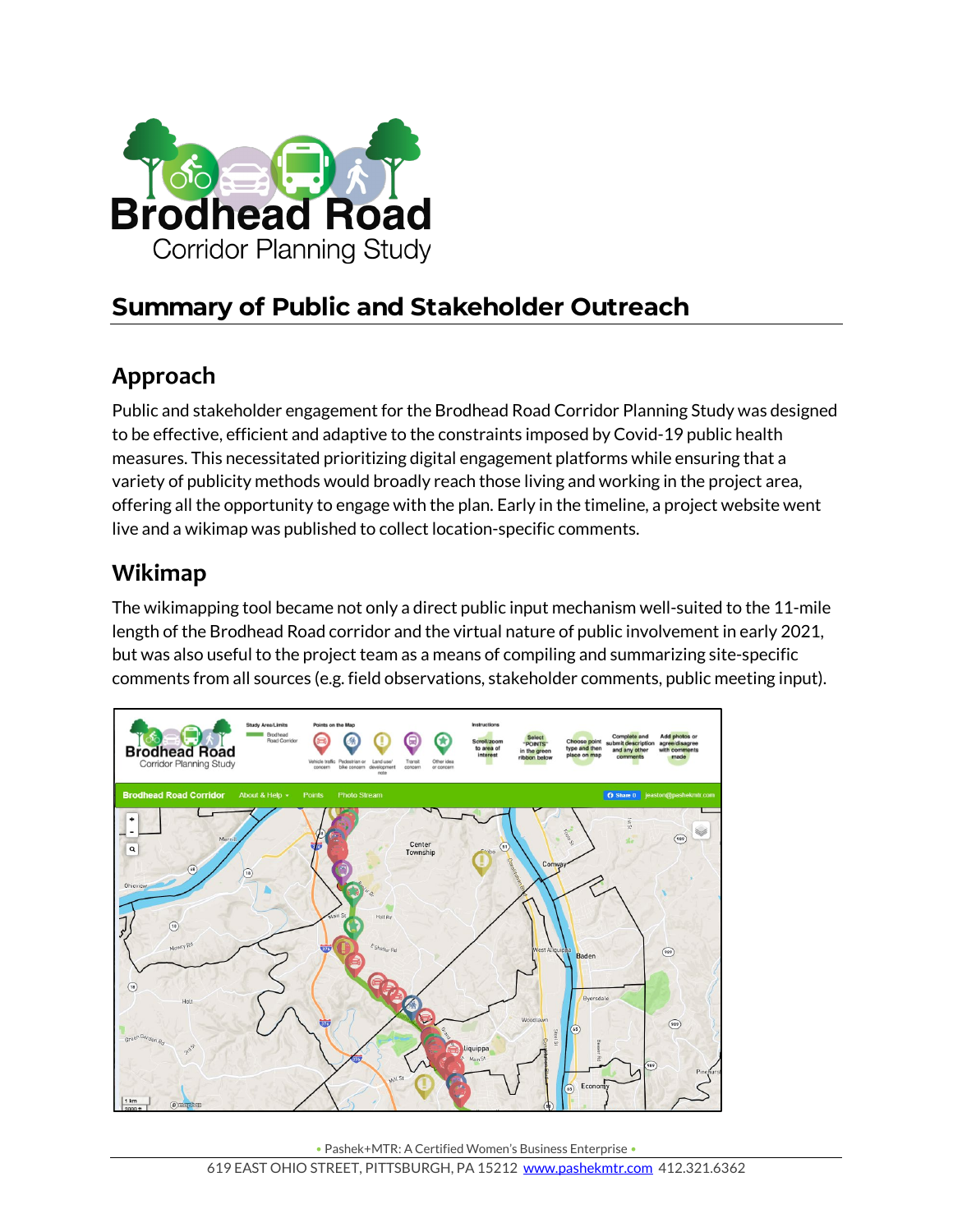The wikimap directed users to add a point to the map within a category: Vehicle Traffic Concern, Pedestrian or Bike Concern, Land Use/Development Note, Transit Concern or Other Idea or Concern. In total, users recorded 114 points with comments on the wikimap, in addition to 17 comments on existing points. Users were able to click "I agree" or "I disagree" on others' comments, contribute additional comments and upload photos. Ultimately, this provided a rich dataset of local observations that the project team analyzed and ground-truthed in field work. The most common type of comment was Vehicle Traffic Concern, comprising 55% of all comments received. The project intersection areas receiving the most comments were Five Points and Pleasant Drive.

#### **Initial Survey**

The project team launched and promoted an online survey that received 77 responses in February and March 2021. Respondents described their use of the corridor, ranked concerns and provided opinions on walking and cycling, transit, highway connections and anticipated land use and development changes. Many respondents submitted detailed responses to open-ended questions, identifying both site-specific issues as well as more general considerations.

Notable findings:

- Two-thirds of respondents rely on Brodhead Road as part of a regular commute.
- Two-thirds of respondents shop along Brodhead Road.
- Respondents identified work, fresh food and health care services as the most important destinations to have safe, convenient routes.
- 76% of respondents use a passenger vehicle to travel Brodhead Road "almost daily," while only 4% (three people) walk along Brodhead that often. 91% said they "never" used a bicycle along Brodhead Road, while six people (9%) reported riding along Brodhead at some point.
- The most important general concerns along Brodhead Road were:
	- o Entering/exiting traffic a "major concern" for 78%
	- o Road maintenance a "major concern" for 76%
	- o Safety issues at intersections a "major concern" for 72%.
- The most divisive issue was accommodating bicyclists, which 24% felt was not a concern and 34% felt was a major concern.
- Most respondents (72%) were unsure whether areas of the corridor could be better served by transit.
- 80% identified the I-376 highway connections from Brodhead Road as "very important." About half of respondents felt the connections could use "minor improvements," while 38% characterized them as adequate.
- The most popular land use/development concepts were:
	- o Increasing opportunities for pedestrian, bicycle and transit access
	- o Creating flexibility for adaptive reuse of vacant buildings
	- o Preserving green space and tree cover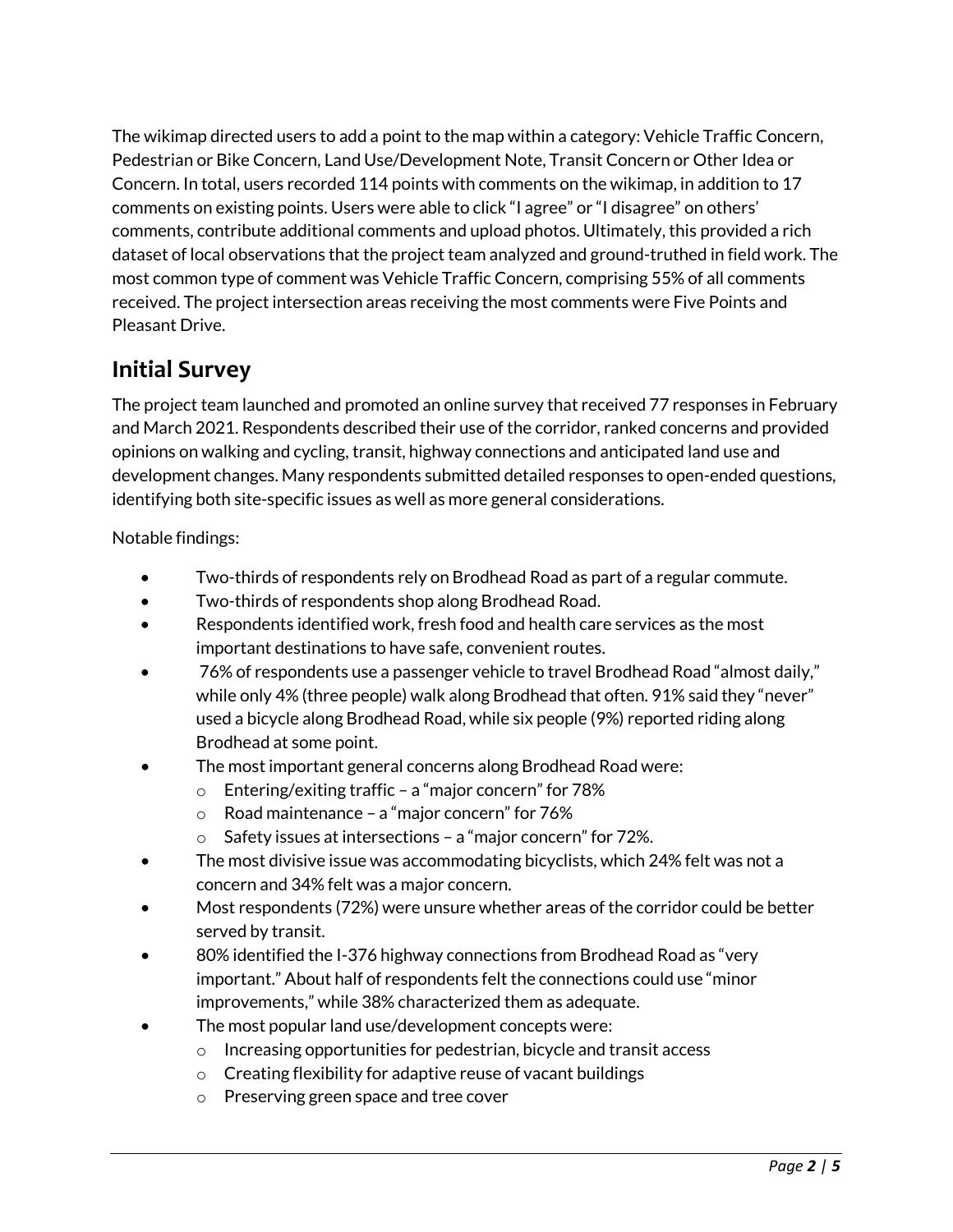Survey participants submitted more than 100 comments on open-ended questions, which added context to the findings. More than half submitted contact information to be updated at future project milestones.

#### **Stakeholder Interviews**

The stakeholder contact list for this project included 80 names representing a variety of organizations with interest in the Brodhead Road Corridor:

- Beaver County Commissioners
- County officials and staff
- PennDOT District 11
- Municipal officials and staff from study-area municipalities and surrounding communities
- Port Authority of Allegheny County
- Beaver County Transit Authority
- Aliquippa, Central Valley and Hopewell school districts
- Beaver Valley Intermediate Unit
- Community College of Beaver County
- Penn State Beaver Campus
- Beaver County Career and Technology
- Airport Corridor Transportation Association
- Western Pennsylvania Wheelmen Bicycle Club
- Ohio River Trail Council
- Beaver County Partnership for Community and Economic Growth
- Beaver County Chamber of Commerce
- Local developers, major landholders and business owners
- Public safety and first responders

Stakeholders provided input in a combination of one-on-one interviews and focus groups. The project team conducted follow-up conversations as needed to gain additional insight. Overall, information gained from these contacts supplemented technical data collection and added context to the identification of existing transportation and safety conditions and future needs. Detailed notes from each stakeholder conversation are on file.

### **Public Meeting 1**

The first public meeting for the Brodhead Road Corridor Planning Study took the form of a virtual open house held online March 3 from 6:00 to 8:00 p.m. The event had 111 registrants and 61 unique attendees. The project team promoted the meeting in preceding weeks primarily via circulating flyers and arranging email blasts from local stakeholders, in addition to social media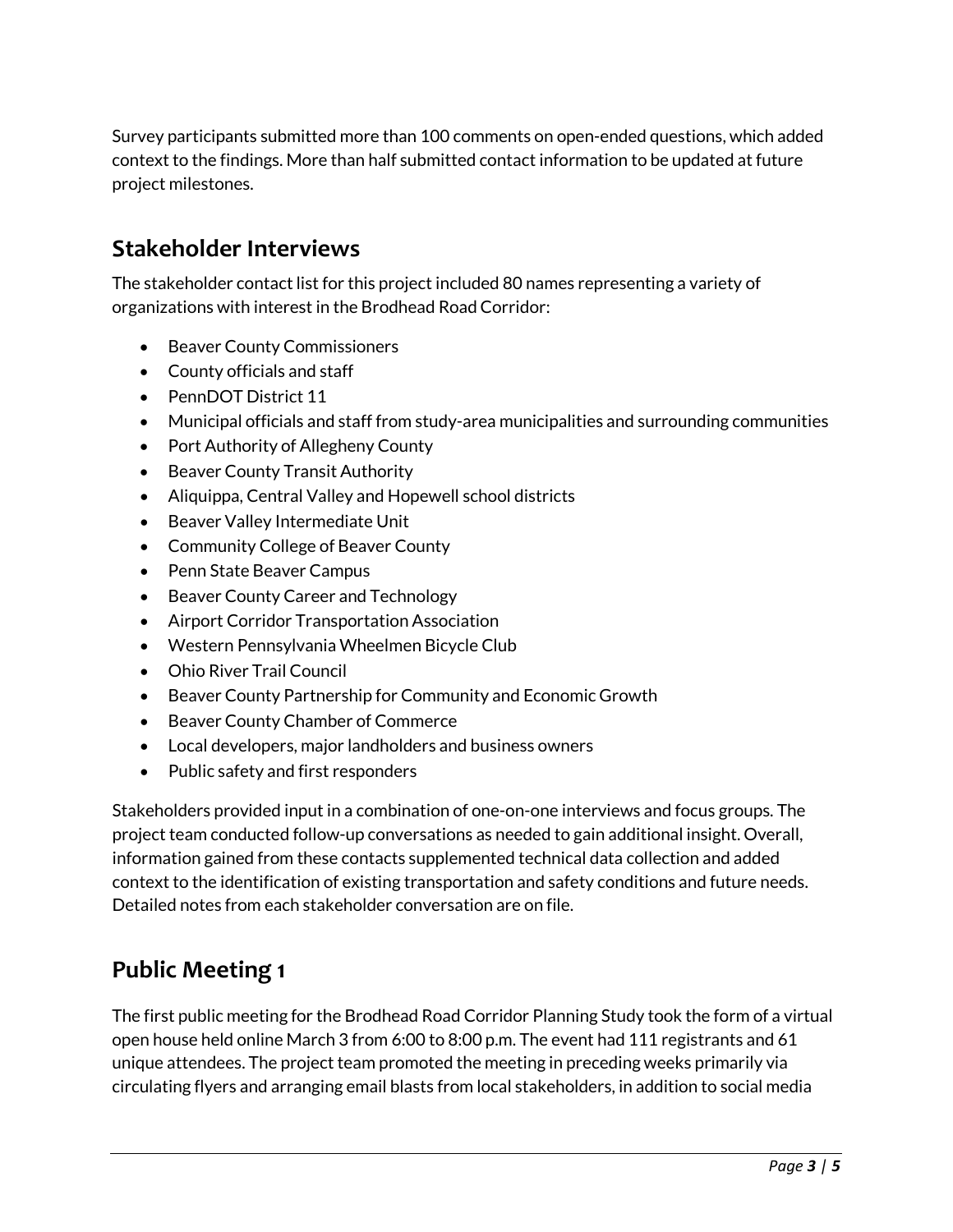posts and making a local radio appearance.

The meeting began with an introduction of the project team and an overview of the project background, schedule, approach and expected outcomes. The team reviewed next steps and fielded questions from attendees. At that point, attendees were invited to join breakout groups of their choice. Project team members hosted separate rooms on safety; congestion; pedestrians, bikes and transit; land use and development; and other ideas and concerns. Hosts recorded comments live on the project wikimap, which was visible to attendees of each breakout.

The project team paused during the presentation to pose interactive poll questions to attendees. Responses revealed the following:

- Attendees use Brodhead Road in a variety of ways, most popular among which were access to small businesses, access to I-376, visiting friends/family and access to restaurants.
- The top-ranking favorite Brodhead Road destination among attendees was Harold's Inn, followed by the Hopewell Shopping Center.
- Attendees felt strongly that the most important study goal is congestion reduction, system reliability and safety.
- Hopewell Township was the study area community with the highest number of residents in attendance, followed by Center Township.

Conversation in the breakout rooms was "where the rubber hit the road," as one attendee put it. The smaller-group format allowed for greater participation among attendees, allowing the project team to collect many comments from a variety of perspectives. Attendees were free to move between topic breakouts, and many chose to contribute in more than one. The project team recorded location-specific comments on the project wikimap and more general comments in the project notes.

#### **Public Meeting 2**

The second public meeting for this project was a virtual open house held online August 18 from 6:00 to 8:00 p.m. The event had 92 registrants and 44 unique attendees. The project team promoted the meeting in preceding weeks primarily via circulating flyers and arranging email blasts from local stakeholders, in addition to social media posts.

The public meeting attracted coverage from the [Beaver County Times,](https://www.timesonline.com/story/news/local/2021/08/23/brodhead-rd-study-suggests-potential-improvements/8211916002/) which presented the proposed alternatives for key locations and encouraged readers to visit the project website to provide feedback.

The meeting began with a brief review of the project overview. The team then provided an update on the analysis of existing and future conditions, including a summary of public and stakeholder outreach to date, issues and area of concern (safety, mobility, accessibility, operations) and future growth expectations per regional forecasts and the known and approved pipeline of local